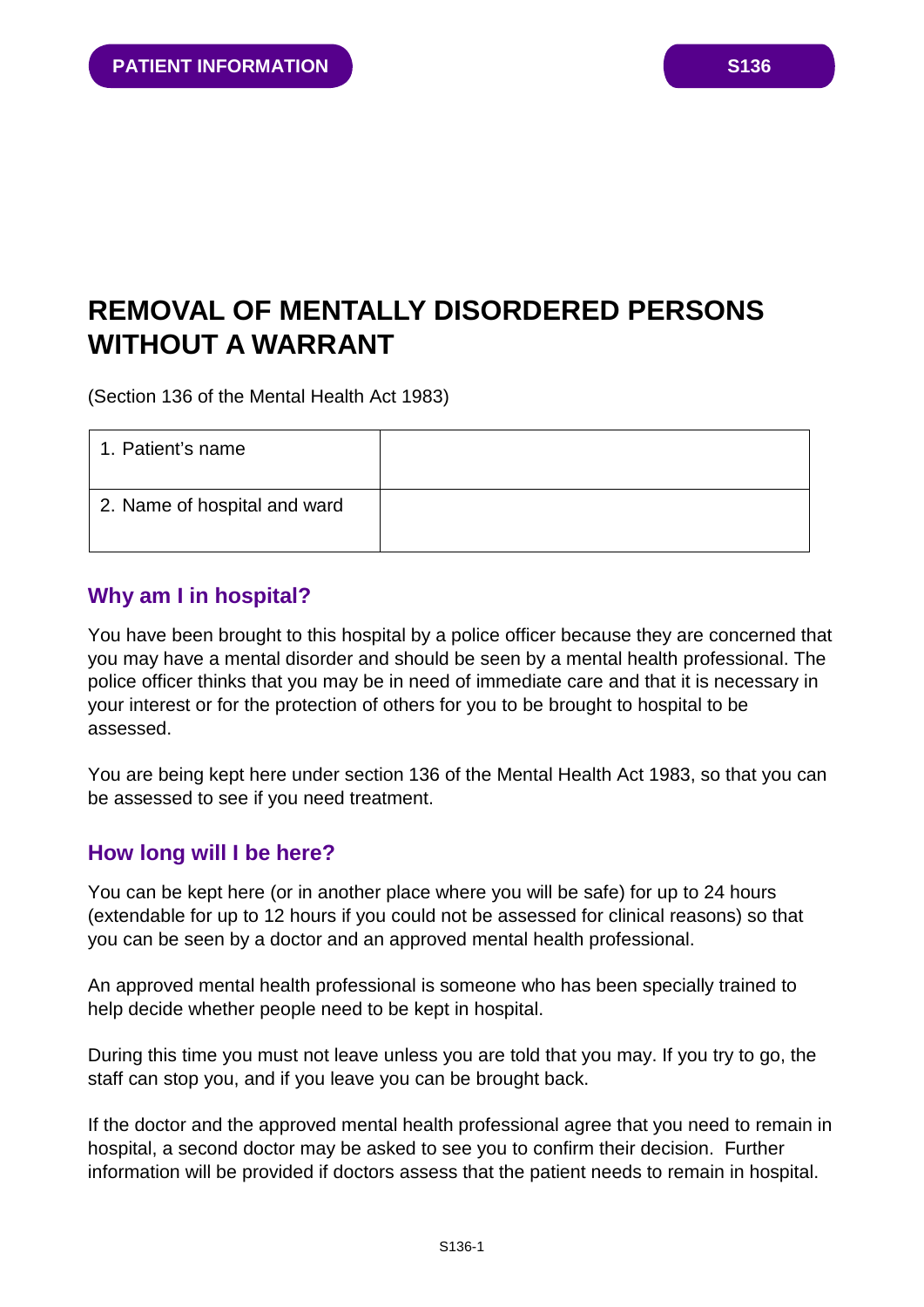In your case the 24 hours end at:

| Date:                                                                                                     | Time: |  |
|-----------------------------------------------------------------------------------------------------------|-------|--|
| hours (maximum additional 12<br>Your detention has been extended for a further<br>hours). It now ends at: |       |  |
| Date:                                                                                                     | Time: |  |

## **What happens next?**

When the doctors and an approved mental health professional have seen you, they may say that you need to stay in hospital for longer. They will tell you why and for how long this is likely to be. You will be given another leaflet that explains what will happen.

If they decide that you do not have to stay, someone will talk to you about what other help is available to you.

If the assessment has been completed, and the doctor and the approved mental health professional say that you do not need to stay in hospital you will be free to leave, even if the 24 hours (or 36 hours if detention was extended) have not ended.

# **Can I appeal?**

No. Even if you do not agree that you need to be in hospital, you cannot appeal against the decision to keep you here under section 136.

## **Will I be given treatment?**

The hospital staff will tell you about any treatment they think you need. You have the right to refuse any treatment you do not want. Only in special circumstances, which would be explained to you, can you be given treatment you do not agree to.

## **Letting your nearest relative know**

A copy of this leaflet will be given to the person the Mental Health Act says is your nearest relative.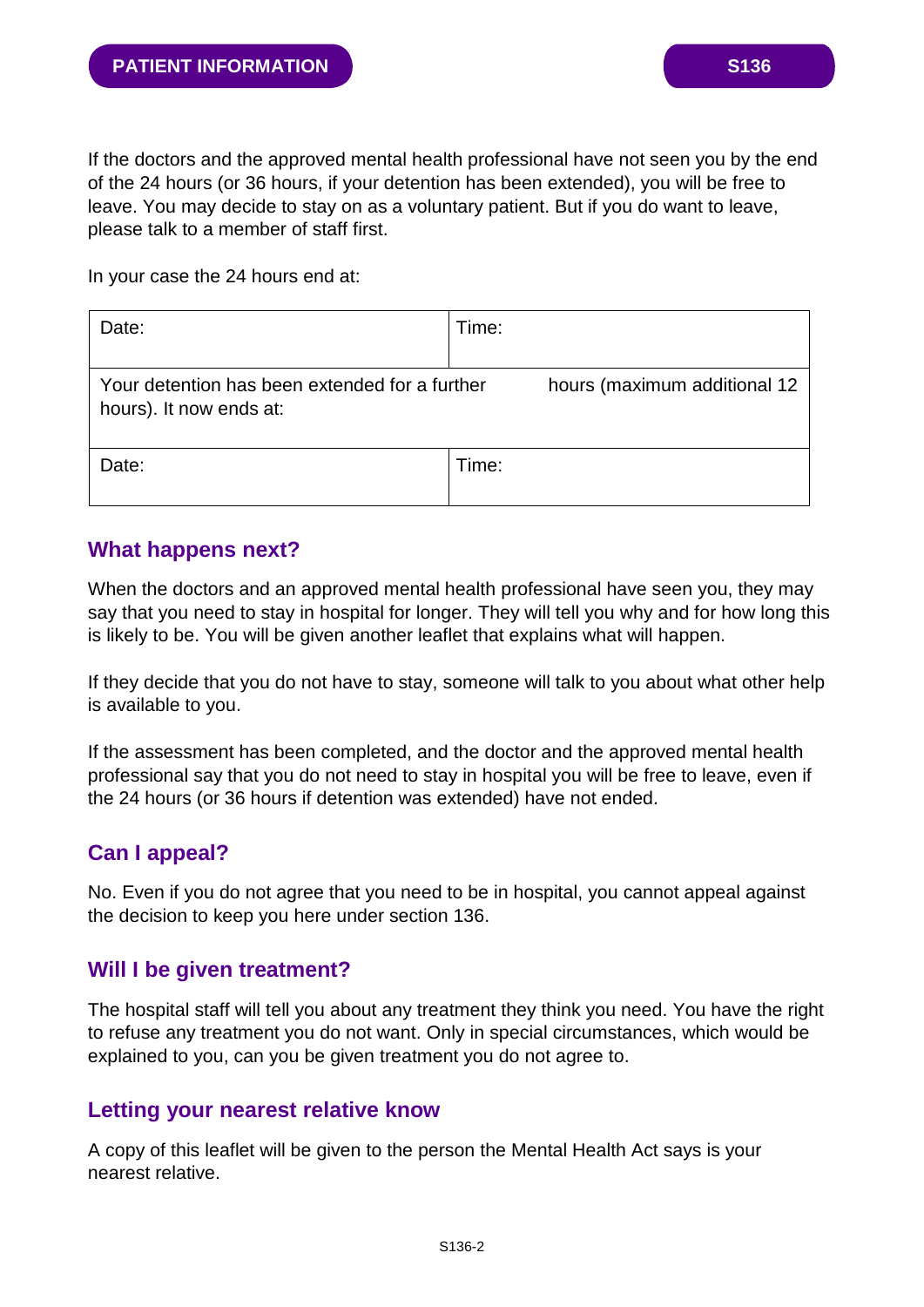There is a list of people in the Mental Health Act who are treated as your relatives. Normally, the person who comes highest in that list is your nearest relative. The hospital staff can give you a leaflet which explains this and what rights your nearest relative has in connection with your care and treatment.

In your case, we have been told that your nearest relative is:

If you do not want this person to receive a copy of the leaflet, please tell your nurse or another member of staff.

#### **Changing your nearest relative**

If you do not think this person is suitable to be your nearest relative, you can apply to the County Court for someone else to be treated as your nearest relative instead. The hospital staff can give you a leaflet that explains this.

## **Your letters**

All letters sent to you while you are in hospital will be given to you. You can send letters to anyone except someone who has said they do not want to get letters from you. Letters to these people can be stopped by the hospital staff.

## **Code of Practice**

There is a Code of Practice that gives advice to the staff in the hospital about the Mental Health Act and treating people for mental disorder. The staff have to consider what the Code says when they take decisions about your care. You can ask to see a copy of the Code, if you want.

#### **How do I complain?**

If you want to complain about anything to do with your care and treatment in hospital, please speak to a member of staff. They may be able to sort the matter out. They can also give you information about the hospital's complaints procedure, which you can use to try to sort out your complaint locally. They can also tell you about any other people who can help you make a complaint, for example an independent mental health advocate.

If you do not feel that the hospital complaints procedure can help you, you can complain to an independent Commission. This is called the Care Quality Commission and it monitors how the Mental Health Act is used, to make sure it is used correctly and that patients are